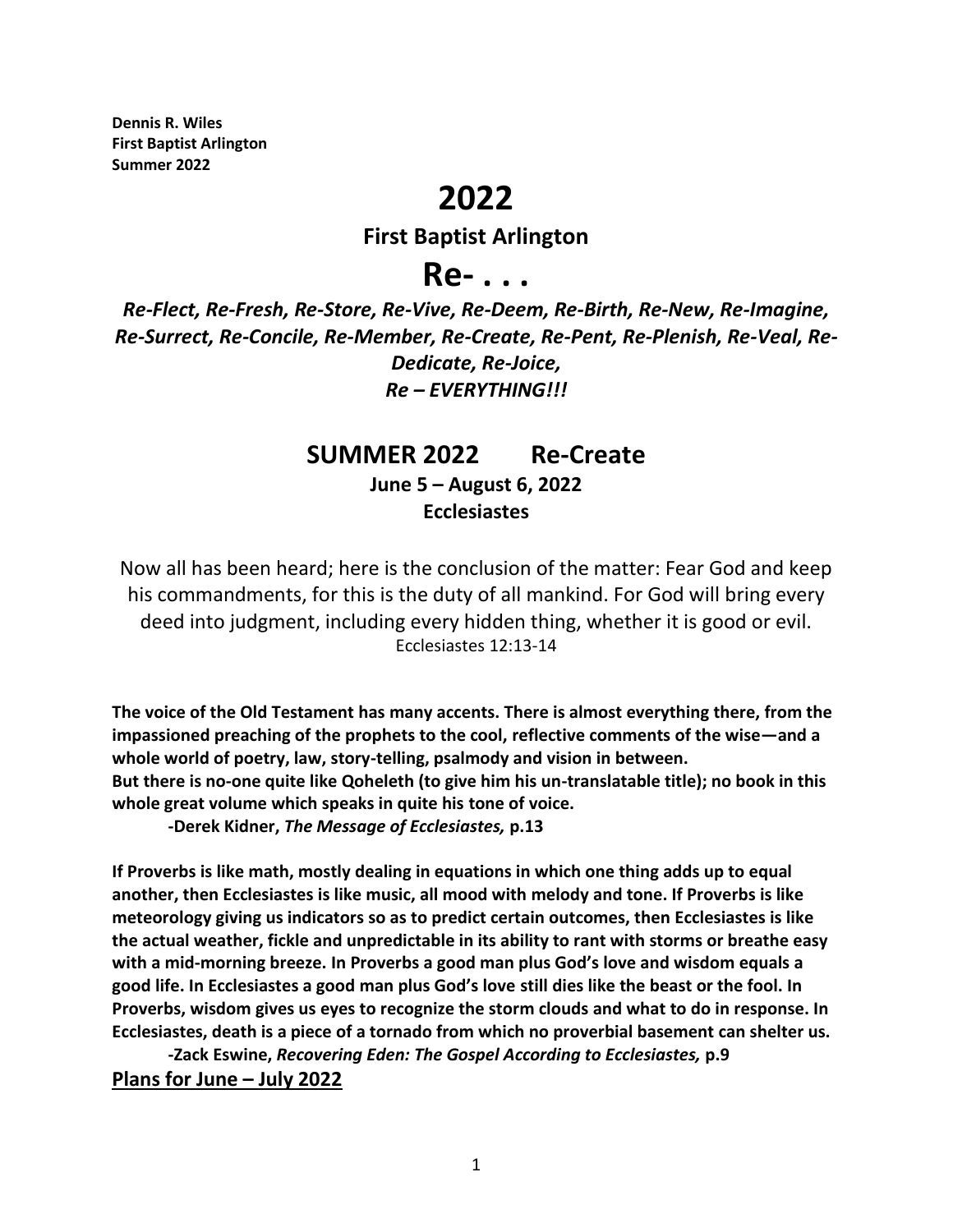This summer we will take the time to explore the mysterious but meaningful Book of Ecclesiastes. We will learn the valuable lessons offered in this ancient book. We cannot control life. We have to learn to trust God in the everyday experiences and pursuits of life. Then, we discover the Re-Creating, Re-Storative power of God at work in the everyday.

#### **Goals for Summer 2022**

- Fellowship and Fun across the generations of our church family: It's summer! It is a time to have fun activities and take advantage of the seasonal opportunities.
- **Camps, Activities, Re-Creation, etc:** It's summer!
- **Community Team/Connections Team**

**Ministry Idea:** A summer of Re-Creation! We will encourage our church family to engage in an array of summer Re-Creational activities to both have fun and engage our community with personal evangelistic efforts.

#### **Sources for this Study**

Tremper Longman III, *The Book of Ecclesiastes: The New International Commentary on the Old Testament,* William B. Eerdmans Publishing Company, 1997

Zack Eswine, *Recovering Eden: The Gospel According to Ecclesiastes,* P&R Publishing, 2014

Derek Kidner, *The Message of Ecclesiastes: A Time to Mourn, A Time to Dance,* IVP Academic, 1976

Michael A. Eaton, *Tyndale Old Testament Commentaries: Ecclesiastes,* Inter-Varsity Press, 1983

Andy Crouch, *The Life We're Looking For: Reclaiming Relationship in a Technological World,*  Convergent Books, 2022

Carl Trueman, *Strange New World: How Thinkers and Activists Redefined Identity and Sparked the Sexual Revolution,* Crossway 2022

#### **Reading, Studying, and Preaching Ecclesiastes**

In some ways, Ecclesiastes seems like such an odd book to be found in Bibles. It does not recount the famous stories of redemption from the life of Israel. There is no reference to the Patriarchs or the Exodus. It has somewhat of a pessimistic tone. It seems to be played only in the minor key.

However, it also may strike a chord with many folks in our current society. It is filled with honest commentary on the human life. The author shares the frustrations that many folks have felt for centuries as they have pursued meaning and happiness in a broken world. There is no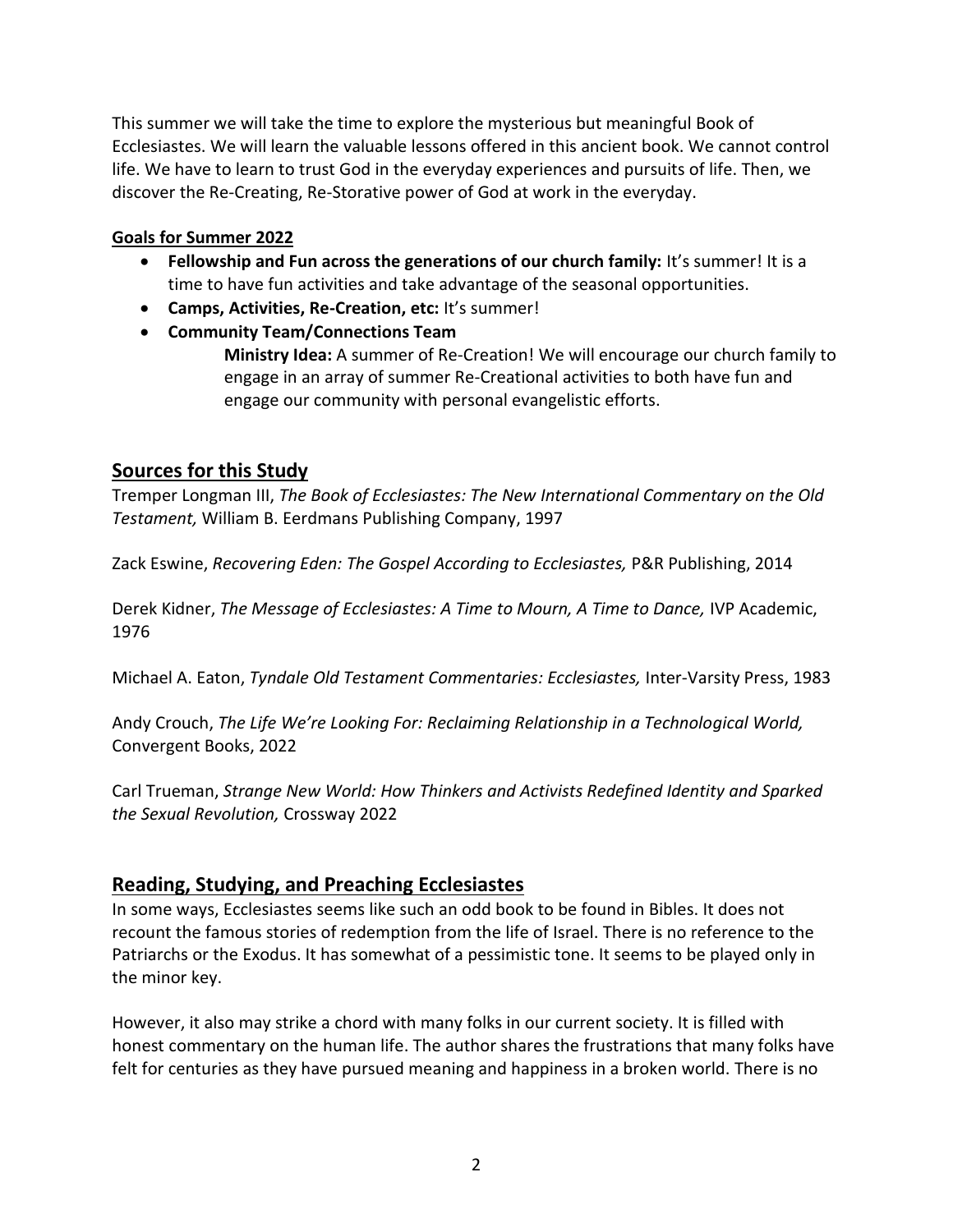prior Biblical knowledge needed for the casual reader of this material. It just may be a really good evangelistic tool for a 21st century audience.

As Zack Eswine has pointed out, the book seems to long for a re-creation of Eden. There is the sense that something has gone awry, and everyone knows it. The evidence of brokenness are everywhere:

In other words, the best good in the madness under the sun is found when we recover some small resemblance to what we were made for in Eden. We remember that God's gift to humanity has not quit, even though we have and the world now groans. We remember Adam and Eve's season prior to their fall, and we learn to long for that recovery while we are migrants here, worn out among the shanties.

-Zack Eswine, *Recovering Eden,* p. 15

So, as we read and study, let's keep this perspective in front of us. Ecclesiastes is an honest take on life "under the sun" in the context of a longing for the Re-Creation of Eden! We know that Eden is both in our past and our future. Praise God! The Apostle John saw the tree of life in the new earth (Revelation 22:1-5).

As we preach through Ecclesiastes, we will acknowledge the reality of the brokenness of our world post-Fall. There is now denying the pain, shame, hurt, and frustration the writer references throughout this book. However, there is much wisdom both shared and gleaned in this study. We will attempt to capture the essence of the many strands that fashion the mosaic that is Ecclesiastes.

In the following outline, I will offer a brief synopsis of the messages I will be sharing --- and I will also offer an explanation of why I have chosen the texts for the Guest Preachers each week.

## **SUMMER 2022 Re-Create June 5 – August 6, 2022 Ecclesiastes**

## **June 5, 2022:** *Real Life in a Broken World* **Ecclesiastes 1:1-11**

The Opening section of Ecclesiastes is one of the most recognized sections of the entire book. It sounds a pessimistic tone with unmistakable clarity. It is raw, honest, emotive, and real. What a great introduction to this two-month conversation for our church! "Under the sun" – the world is just filled with . . . *emptiness!*

#### **Daily Bible Readings**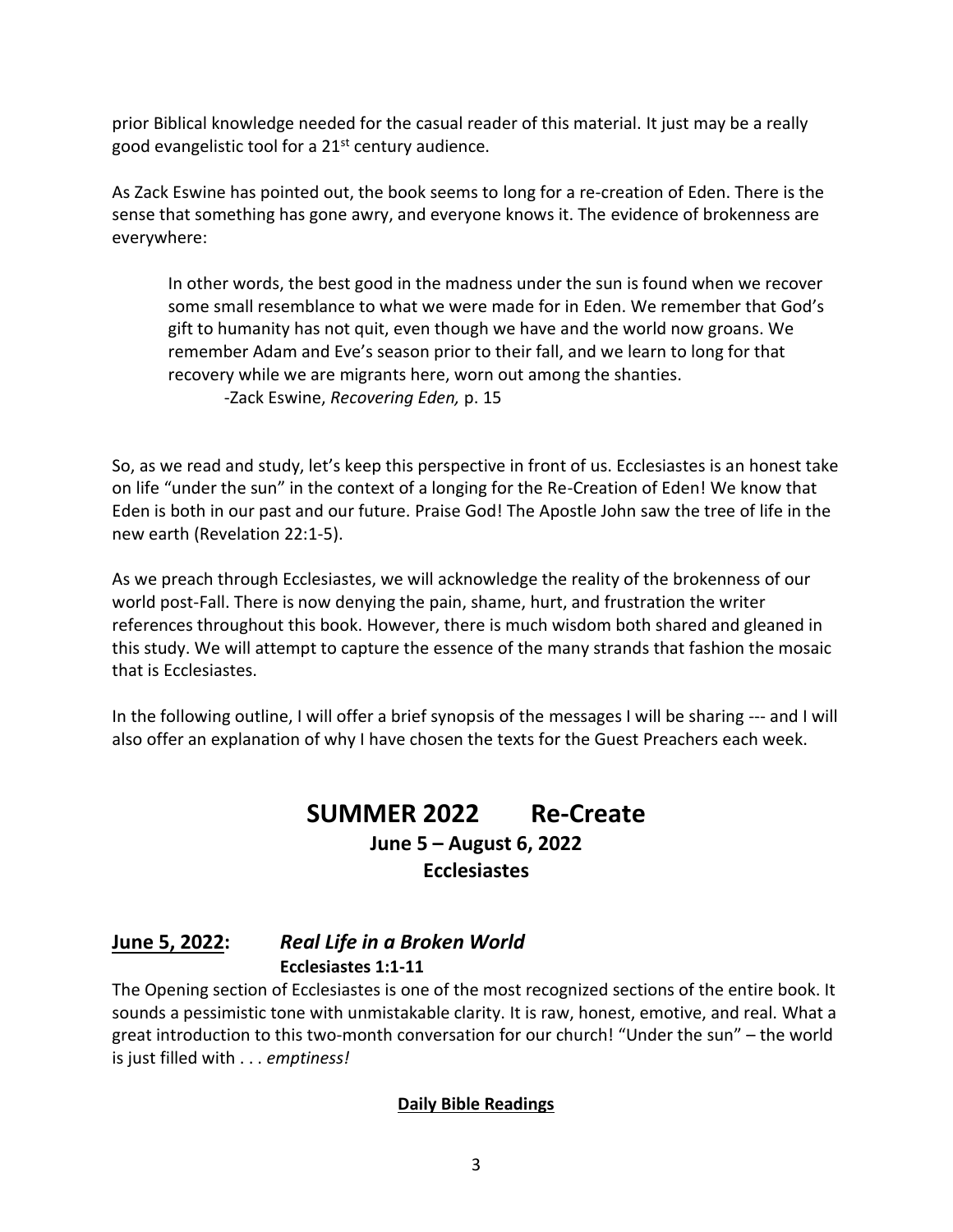| June 6:         | Ecclesiastes 1:1-11        |
|-----------------|----------------------------|
| June 7:         | Ecclesiastes 1:12-2:11     |
| June 8:         | Ecclesiastes 2:12-26       |
| June 9:         | <b>Ecclesiastes 3:1-11</b> |
| <b>June 10:</b> | Ecclesiastes 3:12-22       |
| <b>June 11:</b> | <b>Re-Flection</b>         |

# **June 12, 2022:** *I Can't Get No Satisfaction!*

#### **Ecclesiastes 2:1-11**

Every human being has the desire to live a fulfilling and meaningful life. How is that accomplished? Where can we find meaning and fulfillment? That quest forms a unique bond among humans. We all know that search can lead to all manner of frustration and emptiness. Again, our writer offers an honest account of just how elusive ultimate meaning can be for all of us.

#### **Daily Bible Readings**

| <b>June 13:</b> | <b>Ecclesiastes 4</b>      |
|-----------------|----------------------------|
| <b>June 14:</b> | Ecclesiastes 5:1-17        |
| <b>June 15:</b> | Ecclesiastes 5:18-6:12     |
| <b>June 16:</b> | <b>Ecclesiastes 7:1-14</b> |
| <b>June 17:</b> | Ecclesiastes 7:15-29       |
| <b>June 18:</b> | <b>Re-Flection</b>         |
|                 |                            |

#### **June 19, 2022:** *Wise Guys* **Ecclesiastes 2:12-16**

Ecclesiastes is listed among the "Wisdom Literature" of the Bible. There is much wisdom to be gleaned from our study of this ancient book. The writer acknowledges the limitation of wisdom and yet, its superiority to foolishness! In spite of the darker tone of his assessment, there is hope for us as we become "wise guys" in our journey of faith.

#### **Daily Bible Readings**

| <b>June 20:</b> | <b>Ecclesiastes 8</b>  |
|-----------------|------------------------|
| <b>June 21:</b> | <b>Ecclesiastes 9</b>  |
| <b>June 22:</b> | <b>Ecclesiastes 10</b> |
| <b>June 23:</b> | Ecclesiastes 11        |
| <b>June 24:</b> | <b>Ecclesiastes 12</b> |
| <b>June 25:</b> | <b>Re-Flection</b>     |

## **June 26, 2022:** *Nothing Better!* **Ecclesiastes 2:17-26; 3:22**

For many people, ultimate meaning and fulfillment is always ---- just around the bend, just beyond the next turn, ---- or, in the next pasture, the next job, the next relationship, --- or in the next big dream. The wisdom gleaned from the author of Ecclesiastes is that we can actually find great fulfillment and meaning in our ordinary lives. We will search the phrase "nothing better" in Ecclesiastes in this message.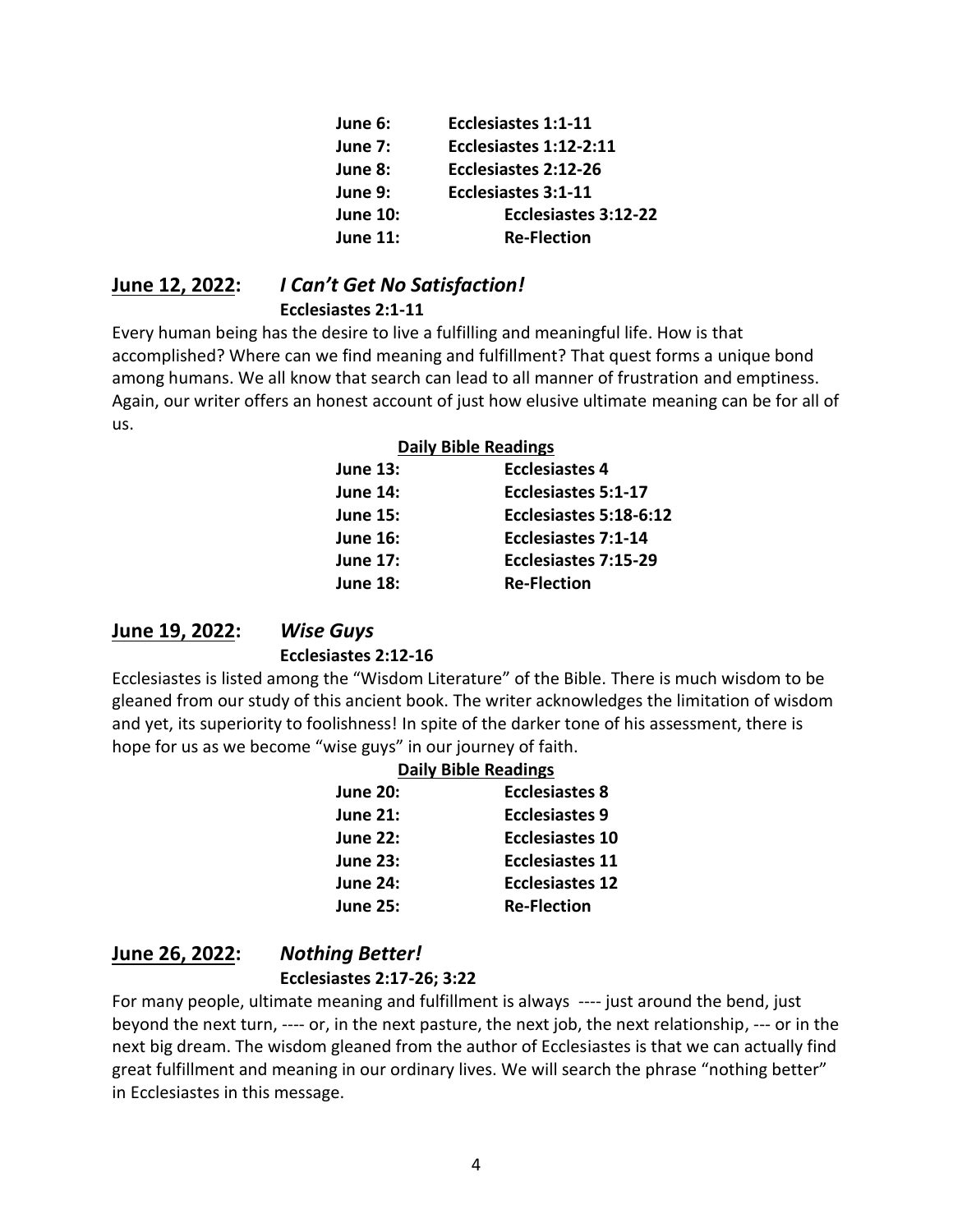#### **Daily Bible Readings**

| <b>June 27:</b> | <b>Proverbs 1</b>   |
|-----------------|---------------------|
| <b>June 28:</b> | <b>Proverbs 2-3</b> |
| <b>June 29:</b> | <b>Proverbs 4</b>   |
| <b>June 30:</b> | <b>Proverbs 5</b>   |
| July 1:         | <b>Proverbs 6</b>   |
| July 2:         | <b>Re-Flection</b>  |

#### **July 3, 2022:***Re-Deem the Time!* **Ecclesiastes 3:1-11 Guest Preacher: Curt Grice**

Without question, this is the most famous page in the book! It was read at JFK's funeral (and countless other funerals!). The rhythmic cadence in this passage celebrates the appropriateness of all types of human experiences. The author seems to hint to us that we have to be discerning to know the time and wise enough to redeem it.

| <b>Daily Bible Readings</b> |                    |  |
|-----------------------------|--------------------|--|
| July 4:                     | <b>Proverbs 7</b>  |  |
| July 5:                     | <b>Proverbs 8</b>  |  |
| July 6                      | <b>Proverbs 9</b>  |  |
| July 7:                     | <b>Proverbs 10</b> |  |
| July 8:                     | <b>Proverbs 11</b> |  |
| July 9:                     | <b>Re-Flection</b> |  |

**July 10, 2022:** *God's Word(s) Shape God's People* **Ecclesiastes 5:1-7 Guest Preacher: Dr. Gary Stidham**

God's people need to gather together for worship, community, revelation, and inspiration. It is better for us to arrive in God's presence with our souls prepared to hear from the Lord than to always gather to express ourselves in our humanity. As we listen to the Word(s) of God, our lives are formed and shaped, uniquely prepared to do His will. May it be so!

#### **Daily Bible Readings**

| <b>July 11:</b> | <b>Proverbs 12</b> |
|-----------------|--------------------|
| <b>July 12:</b> | <b>Proverbs 13</b> |
| July 13         | Proverbs 14        |
| <b>July 14:</b> | <b>Proverbs 15</b> |
| <b>July 15:</b> | <b>Proverbs 16</b> |
| <b>July 16:</b> | <b>Re-Flection</b> |

**July 17, 2022:** *Consider God!* **Ecclesiastes 7:13-14 Guest Preacher: Katy Reed-Hodges**